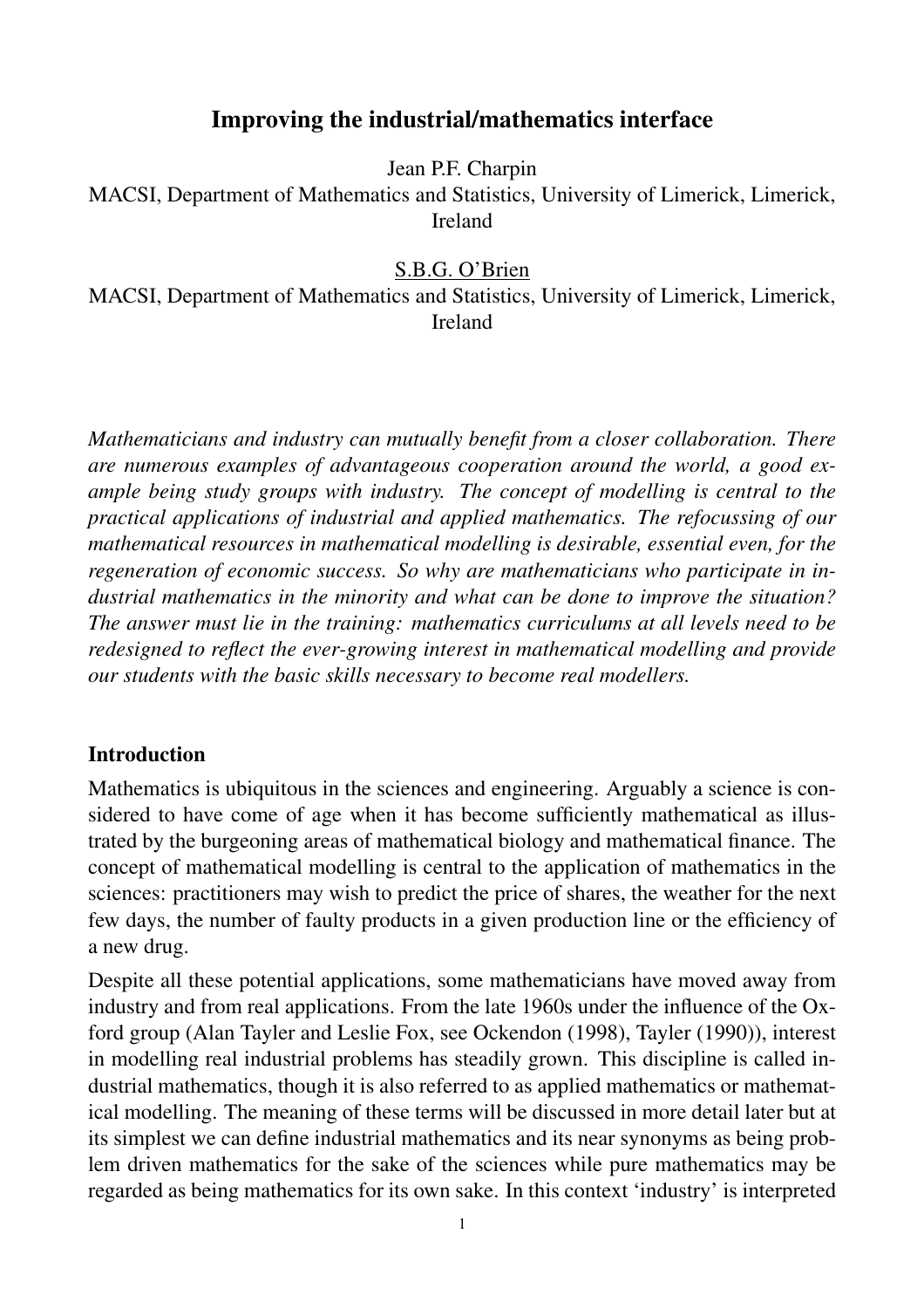in a very broad sense: the remit of these groups includes more than collaboration with industry (problems may come from anywhere in the sciences e.g. mathematical biology, mathematical finance, the environment). Collaborations between 'industry' and mathematicians can prove extremely successful; study groups with industry are an excellent example. These are typically week long intensive sessions involving mathematicians and industrialists/scientists who propose the problems. But in order to fully exploit industrial activities such as these, with the intention of improving the interface between industry and mathematicians, we must introduce modifications in the training of mathematicians. We suggest that there should be an element of industrial mathematics in every third level mathematics group.

We will discuss the development of such activities in the context of experience with the 'Mathematics Consortium for Science and Industry (MACSI)', a network of applied mathematical modellers across Ireland, centred at the University of Limerick on foot of a Science Foundation Ireland grant of Eur 4.34M in 2006. This group has over twenty five active collaborations with industry, (e.g. electronics, pharmaceutical, food, finance), engineering and the sciences.

### What is industrial mathematics?

The terms 'industrial mathematics', 'applied mathematics' and 'mathematical modelling' are often used as near synonyms to make the distinction with pure mathematics whose central tenet is formal proof and which is not generally concerned with real problems arising outside of mathematics. An applied mathematician is a kind of lapsed pure mathematician in the sense that (s)he would like to prove every result formally but is sometimes unable to do so and must make intuitive leaps in the search for understanding. Mathematical modellers excel at paring problems down to their essence and using mathematical tools to discover the essential mechanisms which govern processes. Otherwise, for example, the flow of air over airplane wings would not be understood. Classical applied mathematics is associated with names such as Archimedes, Newton, G.I Taylor, Stokes, Reynolds, Kelvin all of whom regularly used mathematics to understand phenomena in the physical world, essentially operating as mathematical modellers. Of course, in their times there was no serious industry requiring mathematical modelling on a large scale but if there had been there is little doubt that they would have been involved in it. It was only late in the nineteenth century that pure mathematicians, who do not usually seek inspiration from the world in which they live, emerged.

The Mathematics Subject Area Group (2002) was unanimous in identifying three skills which it believes every mathematics graduate should acquire: the ability to conceive a proof, to solve problems using mathematical tools and *to model a situation*. In point of fact, many groups do not recognize the latter as a key skill. (We elaborate upon this in the next section). The concept of modelling is central to the practical applications of industrial and applied mathematics. The U.K. Smith Institute (2004) identifies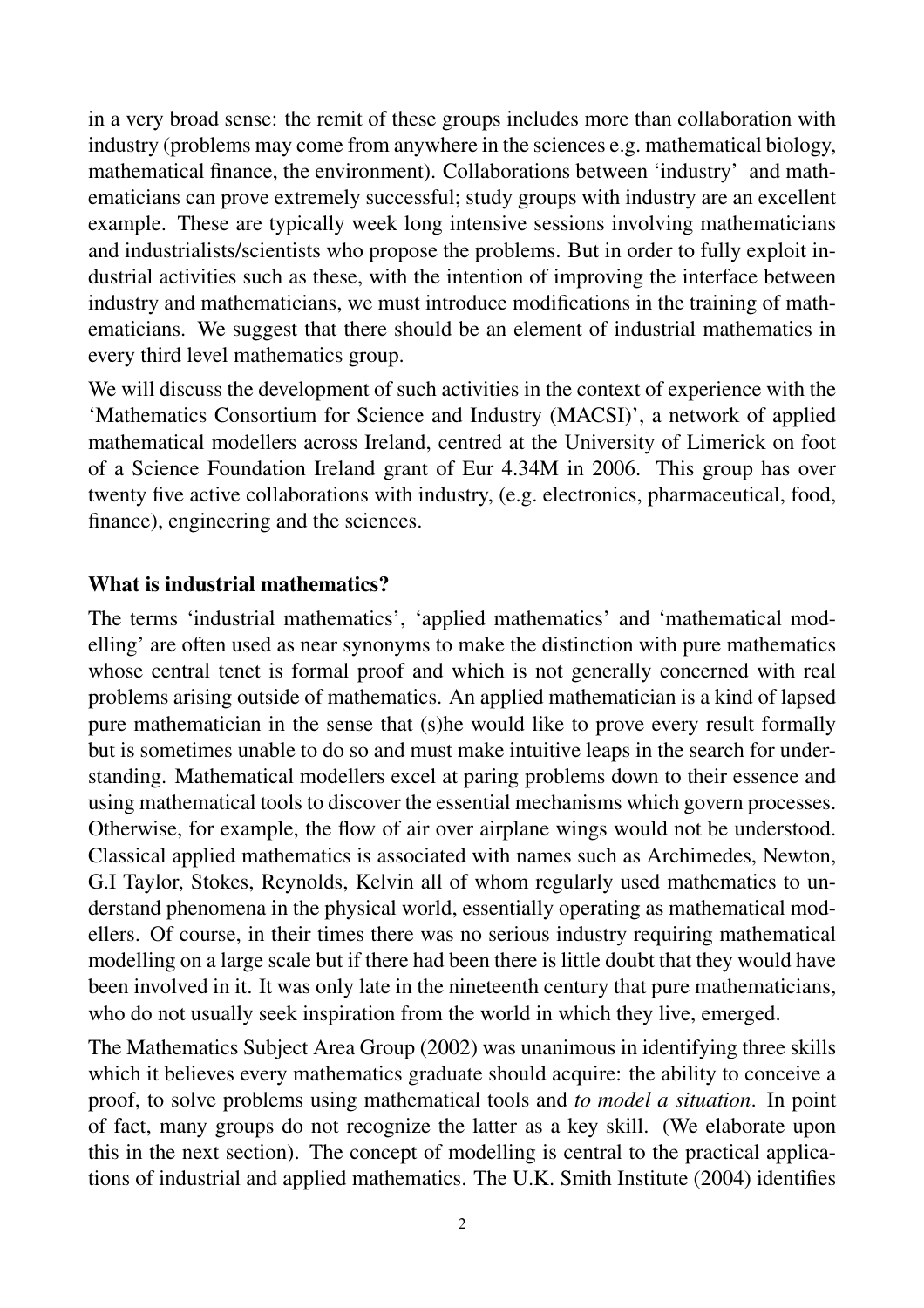mathematical modelling and simulation as the core outlet for applied mathematics in Europe. Furthermore this document states that: 'Mathematics now has the opportunity more than ever before to underpin quantitative understanding of industrial strategy and processes across all sectors of business. Companies that take best advantage of this opportunity will gain a significant competitive advantage: mathematics truly gives industry the edge'. The coordination of our mathematical resources in this way can only aid the regeneration of economic success.

Historically, the investigation of real problems, has been the mechanism for some of the most significant mathematical developments. The exposure to industrial problems naturally leads to associated theoretical problems which, de facto, involve the areas which are necessary to give industry and science an edge. Industrial mathematics groups thus include in their mission the wider aim of building up expertise in the core mathematical areas of most relevance in industry and science. Nowadays, applied mathematics lies at the intersection of a wide number of subjects. This includes pure mathematics of course but also physics, chemistry, biology, finance, engineering, economy, business or social sciences to mention but a few. In all these subjects, practitioners in academia or industry model phenomena to analyse the present and prepare for the future. Applied mathematicians therefore occupy a unique position at the border of theoretical science and practical applications as they have a wide expertise easily applicable to industry. Original ways to develop links between applied mathematics and industry have been developed over the years. The most spectacular interaction occurs during workshops called study groups with industry which we discuss below.

The time is now ripe for a realignment in mathematics. Perhaps every mathematical group should have at least some industrial mathematics activity. (This is certainly not the case in Ireland where there is only one such group). There is a feeling of change in the air: applied and industrial mathematics are being ever more prevalent. The European Science Foundation is funding a study called 'Forward look at mathematics in industry', the European Consortium for Mathematics in Industry is growing in influence, the MATHEI (Mathematics European Infrastructure) project is about to begin. Under a call from the European Commission, this latter project aims to improve infrastructures for Mathematics in Europe and its interfaces with science, technology and society at large. Perhaps it is even time to relabel applied and pure mathematics as real and non-real (imaginary?) mathematics respectively.

### Evolution of the training

Many mathematics courses do not include a real modelling component and this neglect continues through to postgraduate level and beyond. Of course, many courses claim to have a significant modelling component but this is often achieved by relabelling an old course (typically a differential equations course). Unfortunately, some mathematicians pretend to be modellers and to solve real problems in order to obtain research funding.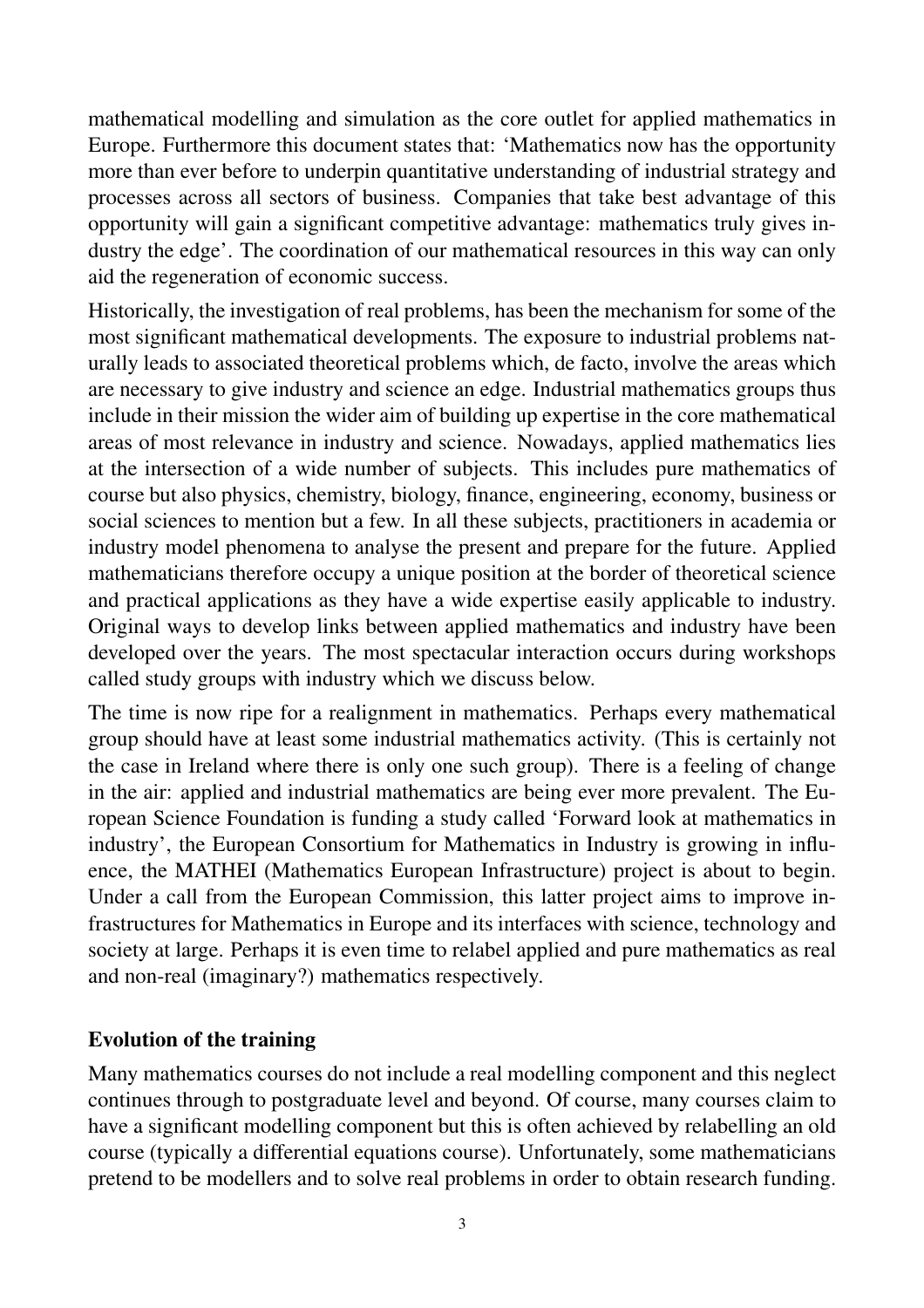In fact, they pick out problems which they can deal with but are typically of no interest to the industrial collaborator.

The reality is that employers seeking mathematical graduates would like them to have genuine modelling skills, to really understand the discipline which they are modelling, to care about the significance of the results which they obtain and hence to have a broad scientific background. It is important that students gain exposure to suitable texts e.g. Fowler (1997), Ockendon et al. (1999), Mattheij et al. (2005), which espouse the real philosophy of modelling. Modelling starts at the application level and a key part of the process is the formulation of the mathematical problem (fig. 1). Very few undergraduate third level courses even touch on this extremely difficult topic. Most mathematics students are used to being presented with nicely formulated mathematical problems, which have equally elegant solutions. In reality, the hardest part of the process often involves asking the right question! Once the problem has been formulated and solved (hopefully), just as important is the interpretation of the solutions for the benefit of the industrial/scientific partner. What do the solutions really mean? How can the knowledge gained be put to use?



Figure 1: How mathematical modelling works.

Genuine applied mathematical modelling deals almost exclusively with problems which arise outside of mathematics: in physics, chemistry, biology, finance, economics and industry in general. In many traditional pure mathematics undergraduate courses the emphasis is placed almost completely on mathematical rigour and technique with no genuine attempt to develop physical intuition and a feeling for real problems. In effect, the current generation of pure mathematicians is training the next generation to be like itself, to be logically rigorous and to prove theorems. In this philosophy, mathematics is closer to logic than science or engineering. There is nothing wrong with this: such mathematics involves significant intellectual activity. However, what industry needs is mathematicians who are genuine scientists and who are interested in solving real problems. In the controversial words of Dr. Bernard Beauzamy (2002), trained to doctoral level in pure mathematics, and later to set up his own mathematical consultancy com-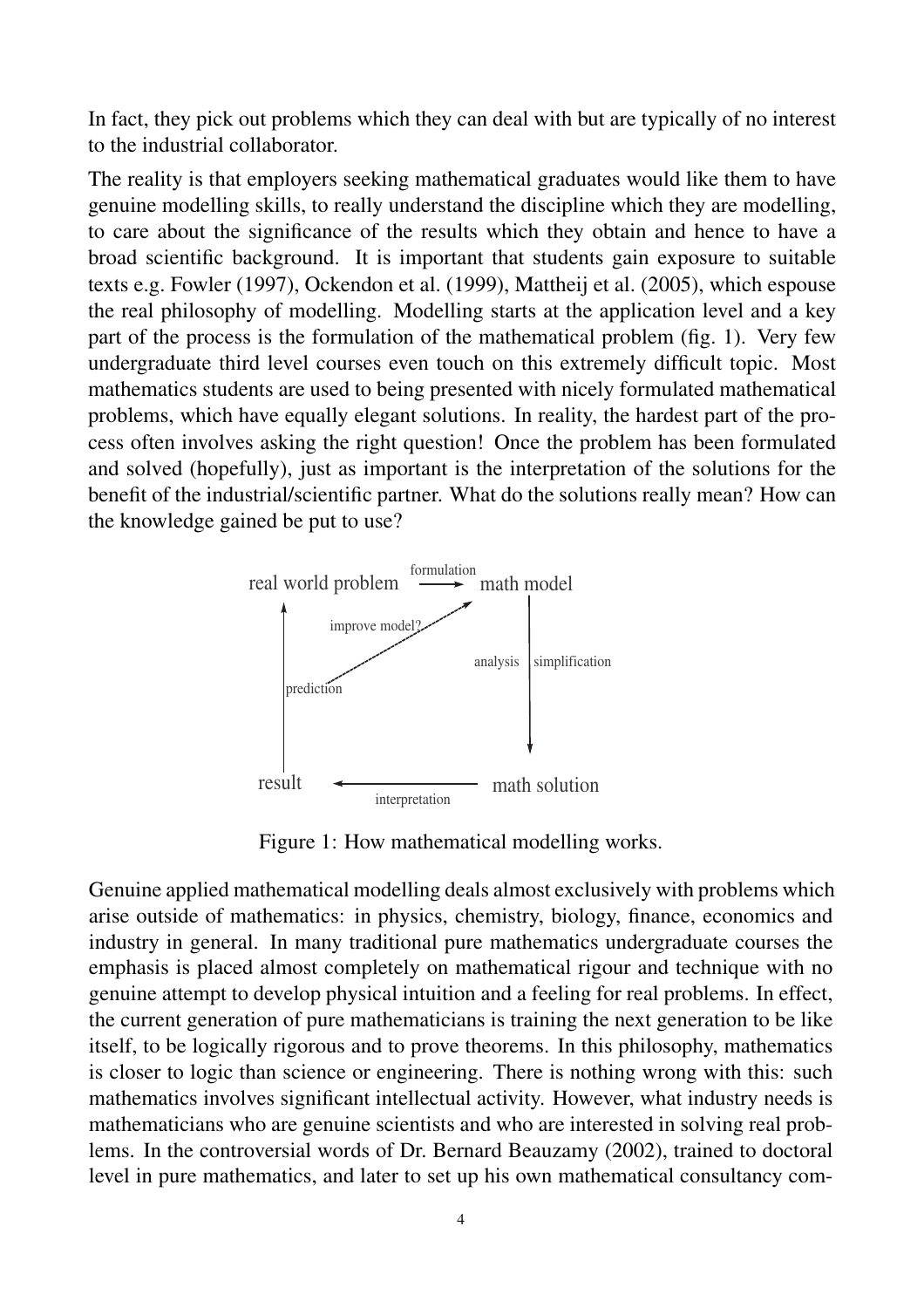pany, 'it (pure mathematics) brings solutions which nobody understands to questions nobody asked'.

As already mentioned, applied mathematics is organically linked with the sciences, engineering and industry. Strengthening links with industry requires a well designed training: while providing students with a fundamental mathematical education (logic, rigour etc.), courses can also provide them with a set of practical skills which are useful in the real world. This means, naturally, that courses must provide them with more genuine mathematical modelling skills and at least introductory courses in the connected disciplines. The degrees should involve industrial internships and even exposure to experimental work. Students must learn that the genuine application of mathematics involves starting with a real problem (physical, chemical...) and will usually mean communicating with engineers, physicists or any other scientist with practical knowledge of the problem, translating that problem into mathematics, solving the mathematical problem and interpreting the solutions in such a way that is meaningful for the practitioners at the source of the problem. Educating present and future mathematicians about the close links between applied mathematics and industry is not limited to the classroom. This important aspect can take many forms. A natural route is to set up an industrial mathematics group in every mathematics department (Friedman et al. (1993)). This has been the approach at the university of Limerick, where MACSI (www.macsi.ul.ie) has developed a range of activities to stimulate links between present or future mathematicians and industry. These include:

• For the younger students and the general public, outreach lectures are organised to stimulate interest in industrial applications of mathematics. During these events, the importance and ubiquity of mathematics in everyday life is presented. The basic message is that mathematics is the underpinning technology for modern society. Without mathematics, there would be no computers, no aeroplanes, no space programme. There would be no internet credit card transactions, no Google. There would be no computer games, even if there were computers to run them on. Even if airlines ran hot air balloons, there would be no airlines, because they were would be no way of scheduling arrival and departure of the balloons. Nor indeed would there be train companies or truck companies, not because there would be no trains or trucks (although there wouldn't be), but for the same reason.

There would be fishing, but no longer any fish without the control of stocks, there would be no Intergovernmental Panel on Climate Change, indeed global warming would be unknown. There would be no weather prediction, no water supply, no North Sea oil, indeed no oil recovery.

There would be some science: geography, geology, zoology, in some form but no engineering. There would be no scientific prediction at all, and hence no understanding of the world. Without mathematics, we are in the middle ages, where there is consequently no chemistry, no physics, no astronomy, no geophysics, no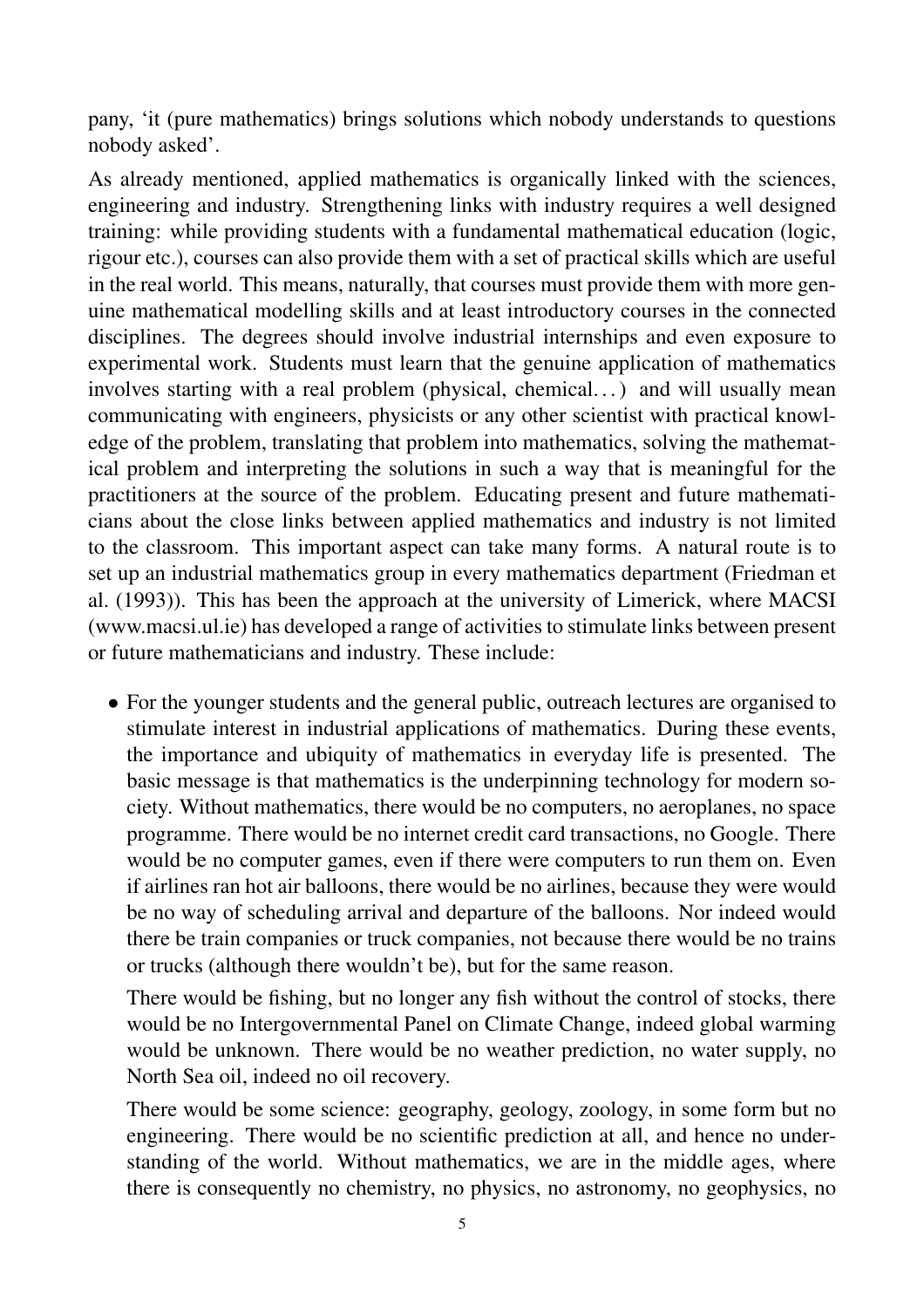cosmology. There would be some surgery and possibly some prescribed drugs, but their use would be uncontrolled and dangerous. And although our financial systems may have recently collapsed, without mathematics, there is no financial system at all.

- A summer school is organised every year to introduce secondary school students and first year university students to modelling concepts. The goal of this activity is to show students that they are in a position to solve some practical problems even with the rather rudimentary tools at their disposal. The topics are extremely varied and the week always includes a site visit to one of our industrial partners.
- Undergraduate students may follow a summer internship programme in MACSI. Here, they are confronted with the reality of applied mathematics and its industrial applications. They work in conjunction with an experienced researcher on a topic suitable for their background. This experience has had a profound effect on several students who have admitted that they never realised the power and usefulness of mathematics.
- Modelling workshops are organised on a regular basis. A typical session lasts up to a day and involves an industry representative, post-graduate students and research staff. This format is very close to a study group but on a much shorter time scale. These meetings are generally extremely productive and they provide an initiation into the activities of the industrial mathematician in an informal environment. It is important to realise that much mathematical modelling begins in informal group discussions around a table.
- Finally, modelling classes given by experienced practitioners occur several times a year. The topics can range from standard modelling techniques like asymptotics and non-dimensionalisation to the presentation of study group reports and examination of real scientific problems.

Coupled with an adequate and varied under-graduate curriculum, these activities familiarise mathematicians of all levels with real life problems and promote long term links with industry.

### Study groups with Industry

Study groups with industry are organised on a regular basis on all continents. In the European context, study groups with industry (as initiated in Oxford University in the 1960s and continued under the umbrella of the European Consortium for Mathematics in Industry (ECMI)) are week long meetings where groups of industrialists, mathematicians and other scientists work intensively on problems proposed by the industrialists.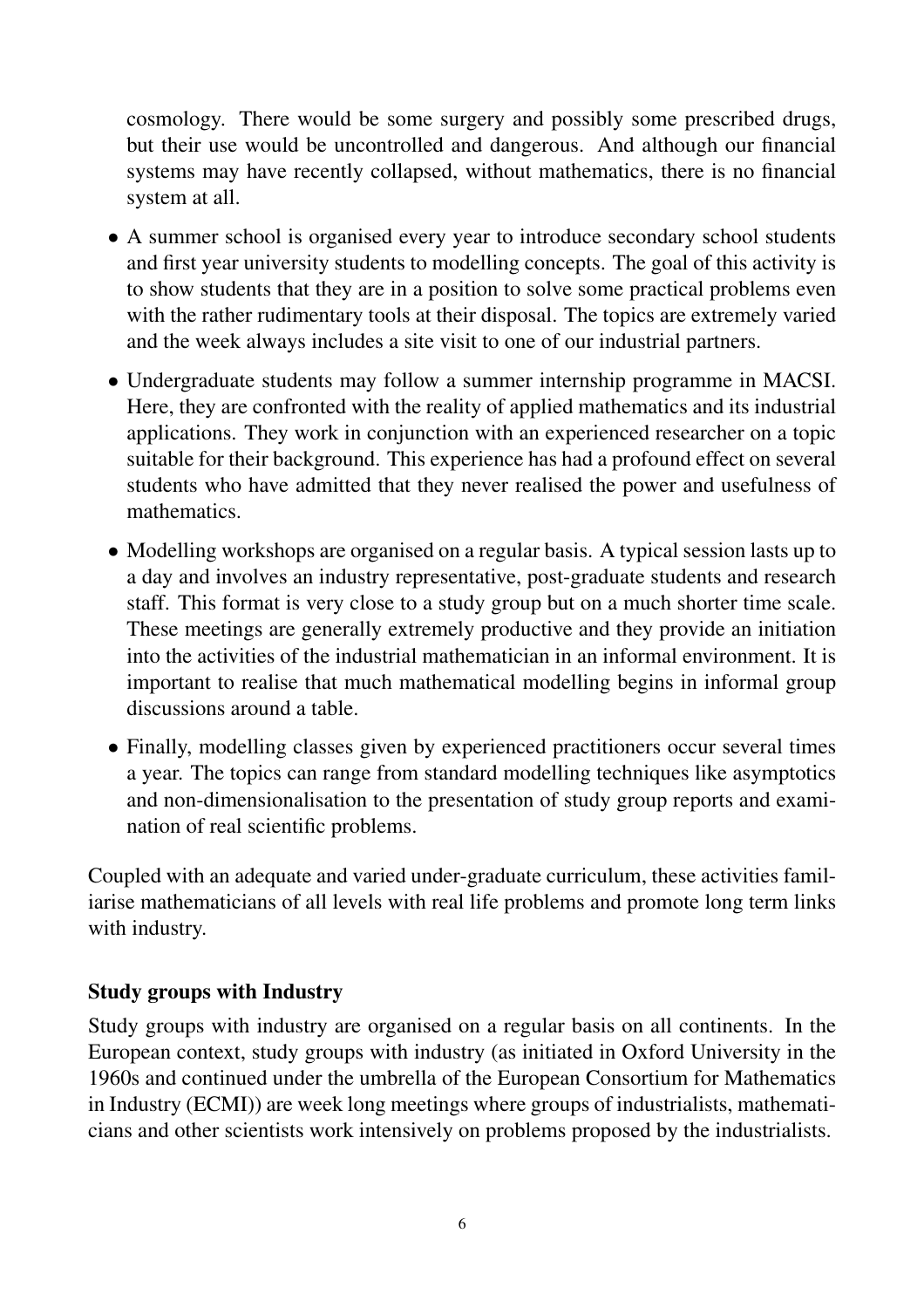## Study group format

The study group format is standard. Mathematicians and other scientists gather for approximately a week with industrial collaborators to find solutions to a set of problems proposed by the latter.

- The first morning, industry representatives present the problems. One must appreciate that the problems presented are usually not mathematical problems to begin with. Typically they are descriptions of a complicated industrial process which is not well understood from a scientific point of view. Usually, there is a specific question of the type 'How might we prevent this happening? 'Sometimes, the request is vaguer to the effect that if we can help to model the situation, something useful may come from the mathematical solutions. When all problems have been presented, the academic/scientific participants select the problem(s) they would like to work on.
- The first afternoon, subgroups of the scientific participants meet with each industry representative and ask far more detailed questions. Ideally, at the end of the day, the team should have defined in broad terms the approximate goals for the week. It is important to realise that in some cases, a successful outcome at the end of the week may be a properly formulated mathematical problem (i.e., the correct mathematical question).
- During the rest of the week, the group works on the problems and progresses towards a solution. Participants may choose two strategies. Either they focus on a single problem all week or they may decide to hover between different problems. It is really a matter of taste. Some people like to work intensively on one problem: other prefer to make smaller contributions to a number of problems. The industrial partner may or may not attend all sessions. (S)he also should be easy to reach if more information is required.
- A mid week progress report may be required when the groups present their results.
- On the last day, all groups present their results to the industry representatives and the other academics.
- A report describing the work of the group is written in the weeks following the study group and given to the industrial partner.

In a study group one is confronted with real applications of mathematics and must focus on getting significant results quickly. However the first study group one attends can be an overwhelming experience, particularly for students. For this reason, specially designed students sessions are often organised. The goal is to familiarise students with the concept of a study group and with some of the standard techniques and ideas which commonly occur. To achieve this, before the study group, an experienced mathematician runs a session where (s)he uses one or several past (and generally simplified) study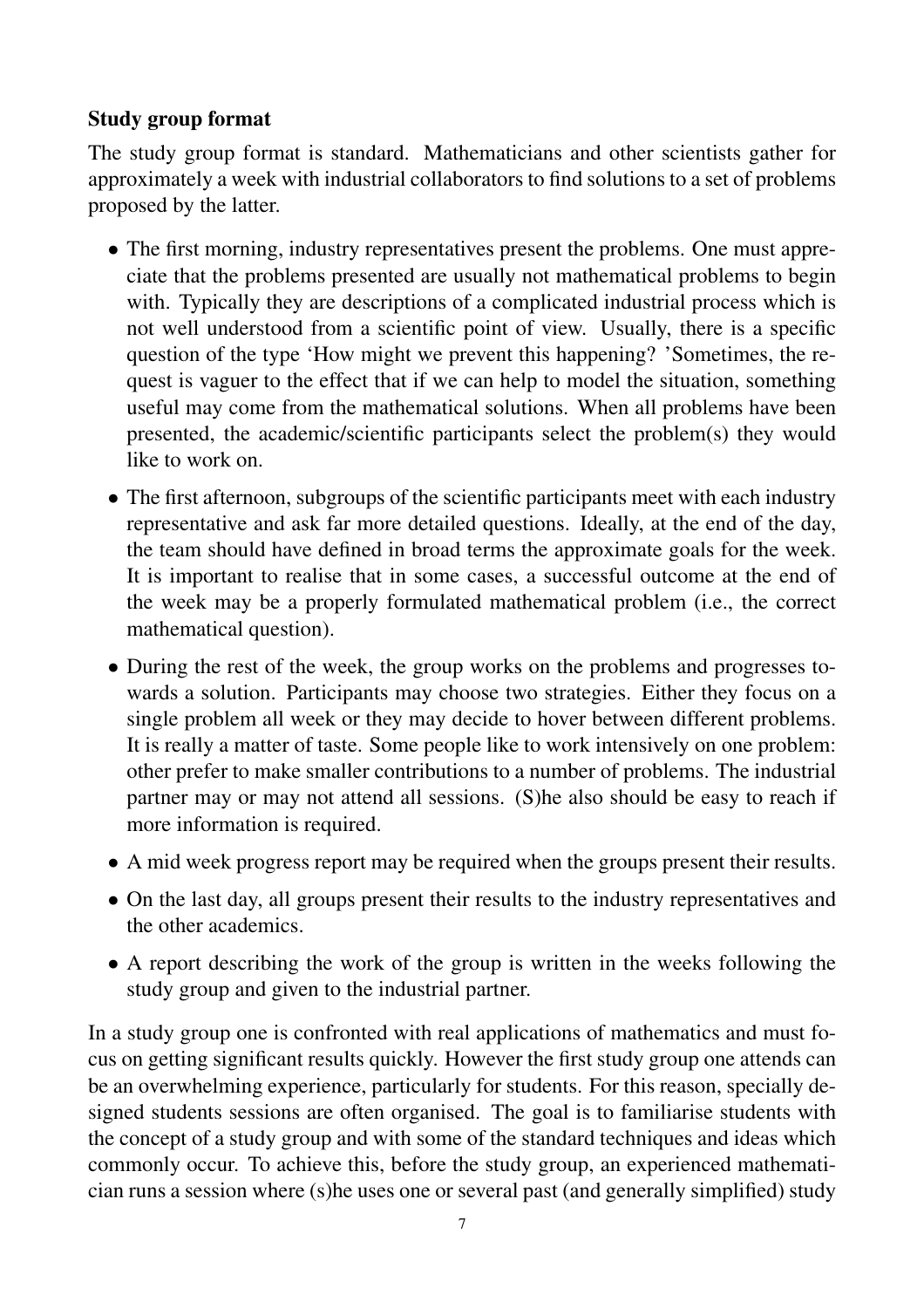group problems with the students. (S)he plays the part of the industrial representative and presents the problem to the students. Using the solution previously obtained, (s)he can guide the students and help them rediscover the results. Working in groups, the students all contribute to the final result and this constitutes an excellent first contact with industrial problems.

## Study group topics

MACSI organised two study groups, ESGI62 and ESGI70 in January 2008 and June 2009 respectively. Topics included

- Fluid mechanics: spin coating and self assembly of diblock copolymers, initiating **Guinness**
- Chemistry: improvement of energy efficiency for wastewater treatment,
- Biology: lubrication of an artificial knee,
- Electronic: blowing up of polysilicon fuses, the effect of mechanical loading on the frequency of an oscillator circuit,
- Engineering: polymer laser welding, polishing lead crystal glass, solar reflector design,
- Environment: designing a green roof for Ireland,
- Finance: on the estimation of the distribution of power generated at a wind farm using forecast data; uplift quadratic programming in Irish electricity price setting.

These examples reflect traditional subjects arising in study groups. Optimisation, population modelling and medical problems are other traditional topics. One of the most unusual problems was submitted to mathematicians in Bristol in 2003. Participants were asked to study the artificial incubation of penguin eggs. (In the end, this involved modelling the fluid mechanics inside the eggs.) The problems submitted to study groups are extremely varied but they reflect the skills that are expected from a mathematician doing modelling: although daunting at first, they may be split in a series of sub-tasks and interim models which are much easier to tackle.

### Study group benefits

A successful study group is extremely beneficial to all the parties involved:

• Mathematicians and scientists are introduced to new and original problems. A single experience at a study group is enough to convince most mathematicians that industry is an extremely fertile source of interesting problems. They get the opportunity to apply their skills to new exciting problems and get the opportunity to see if the mathematics really works.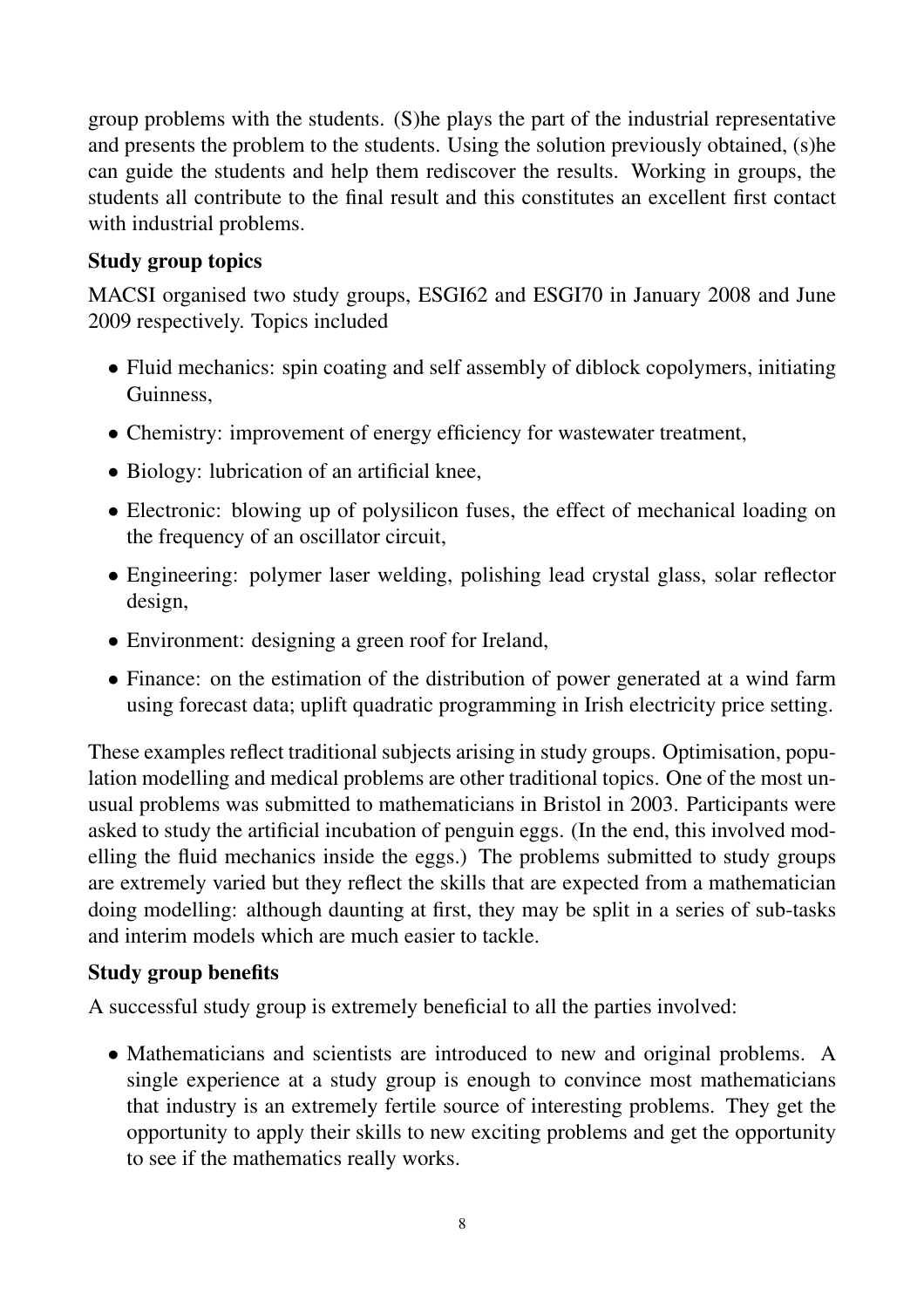- Industrial collaborators obtain direct access to academic expertise. Universities, among other things, are repositories of knowledge and excellence but too often these resources are not easily available to the people who need them most. In the short term, a problem is usually at least partially solved for the industry (or at least some insight has been gained) and this often encourages them to look at their problems from a new perspective and to look for newer and innovative solutions. In the long run, the research carried out during a study group can deliver real solutions for the industrial partners and may lead to patents and genuine financial gains. Potential clients of the industrial partner are often impressed by the improved scientific approach.
- Study groups are unique scientific occasions and are more productive than traditional conferences. Excellent work relationships often develop leading to longterm collaborations.

Study groups are a very important way of improving the industrial/mathematics interface. If study group participants are completely alien to most of the concepts necessary and do not have the appropriate scientific training to solve industrial problems, this sort of initiative is bound to fail. The interface between industry and mathematics can only improve if appropriate training is offered to young (and older) mathematicians.

### **Conclusion**

Developing a successful interface between mathematicians and industry requires much effort but the rewards are tangible. Industry provides new and interesting scientific problems; mathematicians provide insights which allow the industrialists to improve their products. We note in passing that many scientific councils are now including economic relevance among the key requirements in proposals for research funding.

Mathematical modellers hold a unique position in the scientific world with their ability to interact with practitioners in so many different areas in industry, the sciences and engineering. In our opinion, to date this advantage has not been exploited to its fullest extent, partly because of the divide in the mathematical world between pure and applied mathematics. It is our thesis that the way forward involves changing mathematics curriculums and placing more emphasis on real mathematical modelling. Study groups with industry are clearly one of the most significant ways of strengthening the industry/mathematics interface but such interactions can only further develop if the mathematicians develop a set of skills more suited for real industrial problems.

### Acknowledgements

The authors are supported by the Mathematics Application Consortium for Science and Industry (MACSI) funded by the Science Foundation Ireland Mathematics Initiative Grant 06/MI/005.